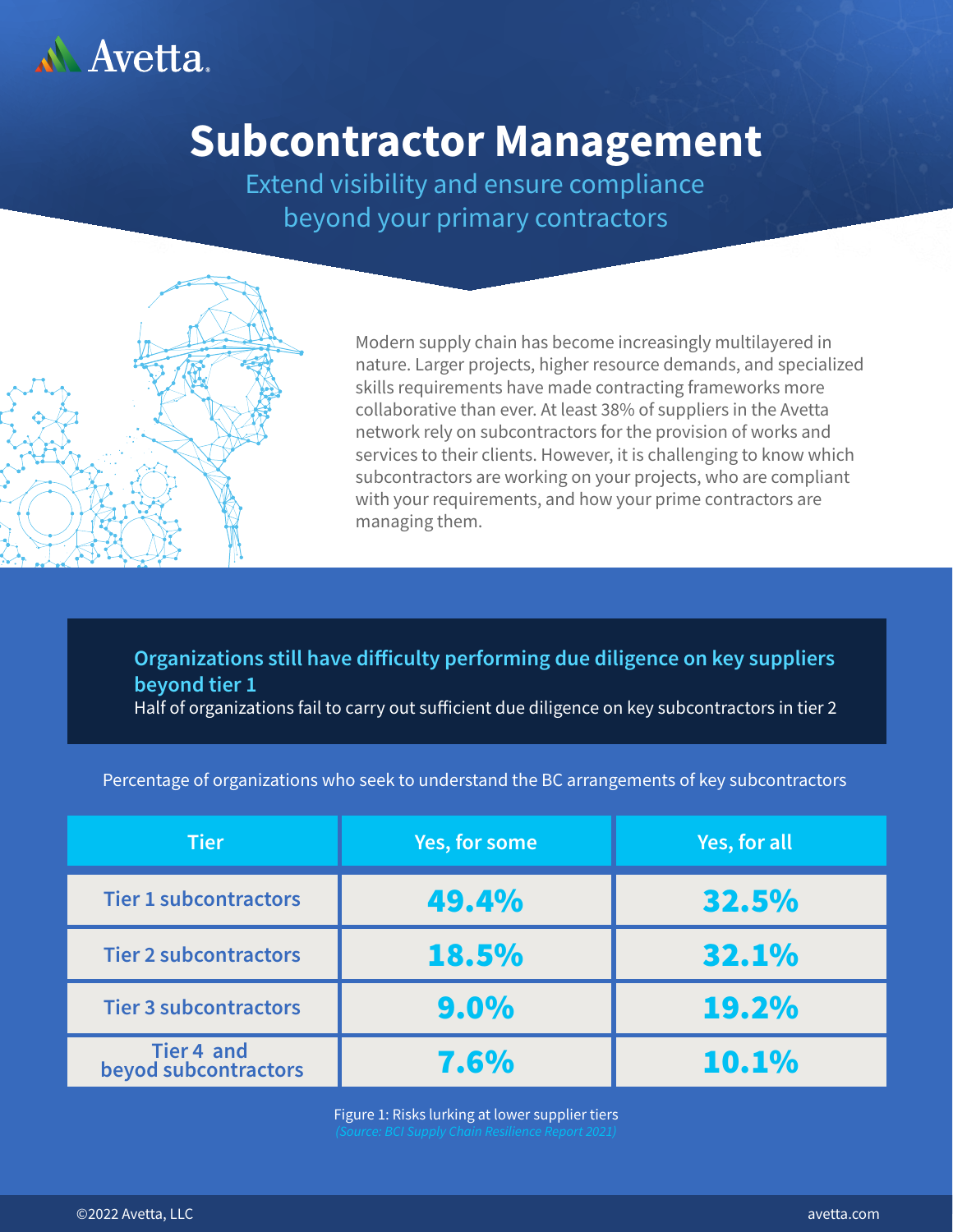

### **The source of disruption for non-COVID-related supply chain events in the past 12 months**



Figure 2: The predominant source of disruptions across non-COVID-related supply chain events in 2020 *(Source: BCI Supply Chain Resilience Report 2021)*

# **Subcontractors Risk Profile**

With each subsequent tier of subcontractors, operations and associated responsibilities tend to move beyond the visibility scope of hiring organizations. Such circumstances can make it difficult for you to gauge the potential risks arising from your tier 2 and 3 subcontractors, let alone mitigate them. The following are some of the most common risks posed by subcontractors which continue to challenge supply chain resiliency:



#### **Health and Safety Issues**

Increased exposure to safety risks and lack of proper controls can often result in an injury or fatality which can have serious implications for a company.



#### **Workplace Safety Violations**

Often companies have little to no insight on the safety standards followed by tier 2 and tier 3 subcontractors.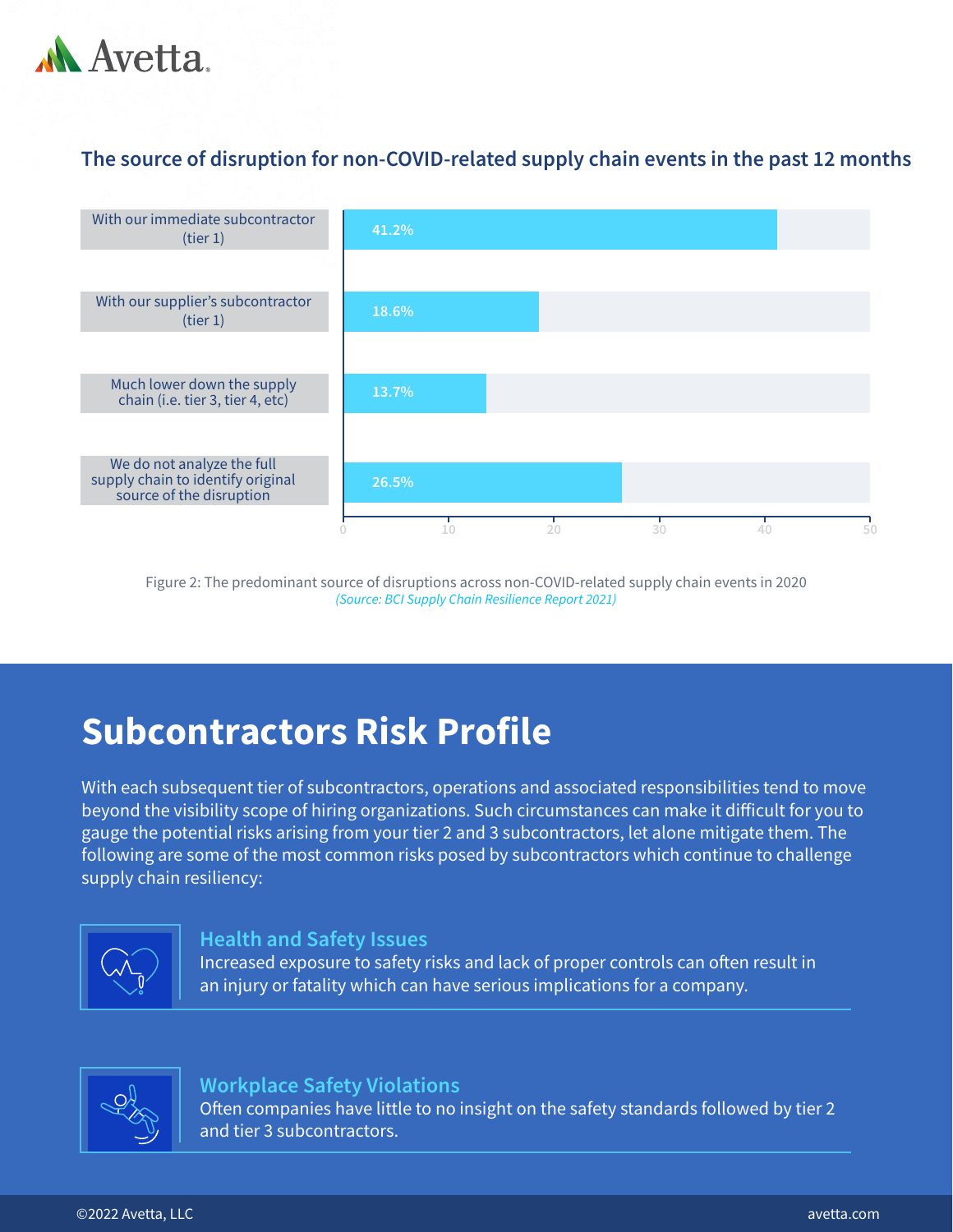



#### **Liability Risks**

Extended network of subcontractor can often be susceptible to several types of risks in the form of health and safety, cybersecurity, and ESG non-compliance, for which the parent organization is often held liable.



#### **Legal and Regulatory Violations**

Violations stemming from poor management of subcontractors include conflicting material usage, corruption, inhuman working conditions, and data abuse.



#### **Data and Identity The**

Even companies that manage their own data with the most robust security firewalls may fall victim to hackers if their third-party vendors utilize the information through less secure systems.



#### **Reputational Damage from Unethical Practices**

Companies may risk facing costly sanctions or suffer from reputational damage while unknowingly working with subcontractors indulging in unethical work practices.

# **Gain complete visibility of your extended enterprise with Avetta's Subcontractor Management solution**



With Avetta's Subcontractor Management solution you can gain complete visibility into your connected suppliers' subcontractors. The solution allows clients to view a supplier's subcontractors' compliance status and manage their compliance status through variances. Suppliers can search for and add subcontractors to their network in the Avetta Connect™ platform to source them for their clients' jobs. Suppliers who have subcontractors connected to them in the Connect platform are referred to as "Prime Contractors" to indicate that they manage subcontractors versus those suppliers that do not.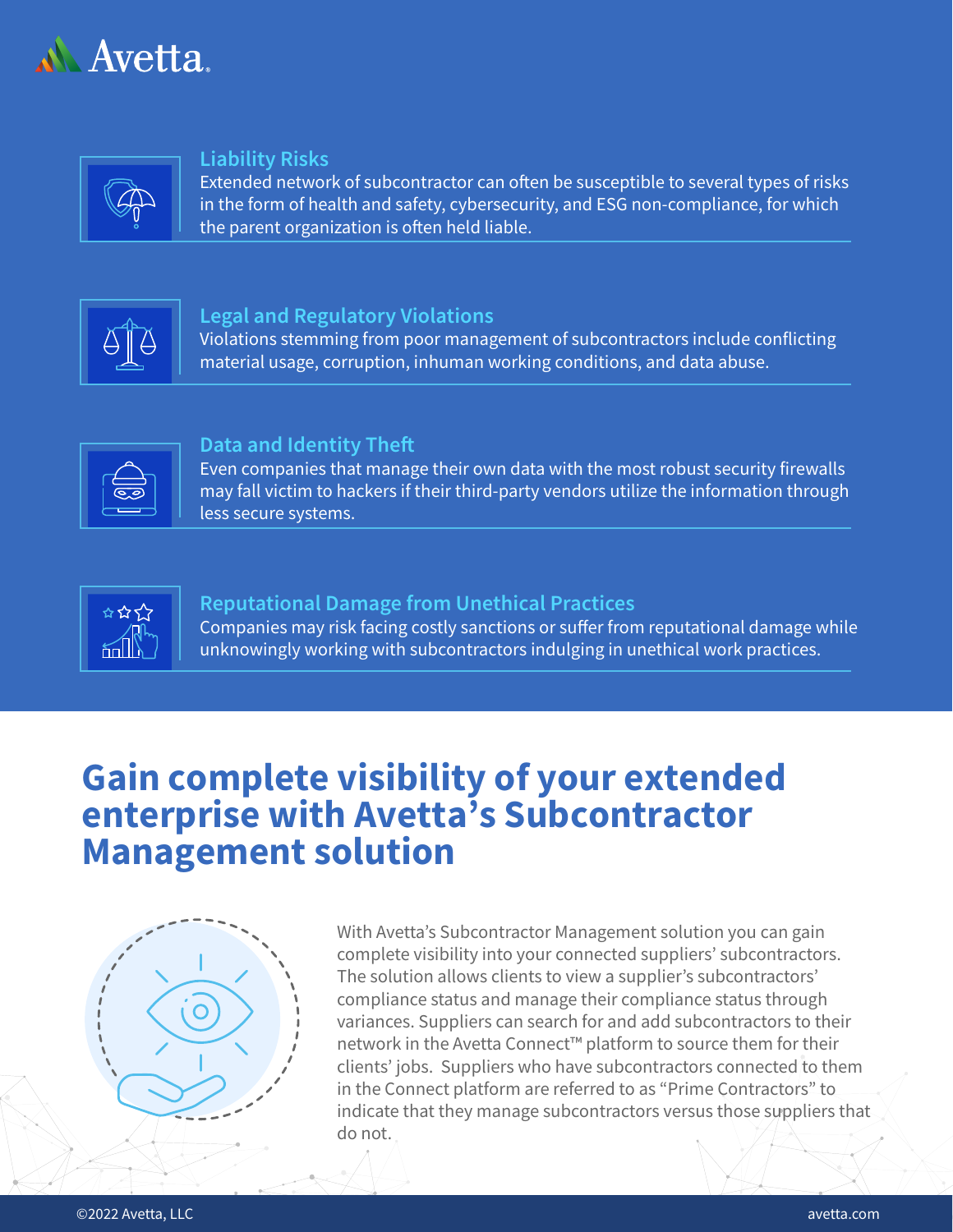

# **Solution Dynamics**



Prime contractors use the same location and filter-enhanced search as clients do to find subcontractors across the globe

| 养<br>mes.                          | Illinaca Carporation - LtS Services<br>Conditional<br>⋒<br>Acme Enterprise<br><b>ASS VAILANCE</b><br>ARTWE-2014/01                                 | <b>BELLINGEN</b><br><b>Contractor</b><br>Hereby Shop 2002<br>time.<br><b>RUMLINGES</b>                            |
|------------------------------------|----------------------------------------------------------------------------------------------------------------------------------------------------|-------------------------------------------------------------------------------------------------------------------|
| áÌ<br>Malytric 2.8                 | <b>ELECTRICITORS</b><br>HETCH<br><b><i>RACIDITALS</i></b><br><b>AEVENT</b><br>HOOST<br><b>FLTL</b><br>actra<br><b>COMPLIANCE</b><br><b>ARCHIVE</b> |                                                                                                                   |
| $^{\circ}$<br><b>Salured</b>       | The children National III                                                                                                                          |                                                                                                                   |
| ۰<br><b>Repairing</b><br>$\bullet$ | Leo's Wave Technologies<br>Avenuelli, 122<br>- 33                                                                                                  | C II Compliant A Conditional C 1 Non-Compliant C 1 Pending<br>A 15te Connection A 4 Trades. In 110caton           |
| <b>Support</b>                     | Solar Brothers<br>Avenuello Tel                                                                                                                    | a tutorist<br>  Dimplant & O Conditional @ ENon-Complant @ EPinding<br>A 15th Connection M 14 Trades M 11 ocation |
|                                    |                                                                                                                                                    |                                                                                                                   |
| ە                                  | announced in                                                                                                                                       | <b>Trash</b>                                                                                                      |

Get a quick snapshot of all the subcontractors working for a specific prime contractor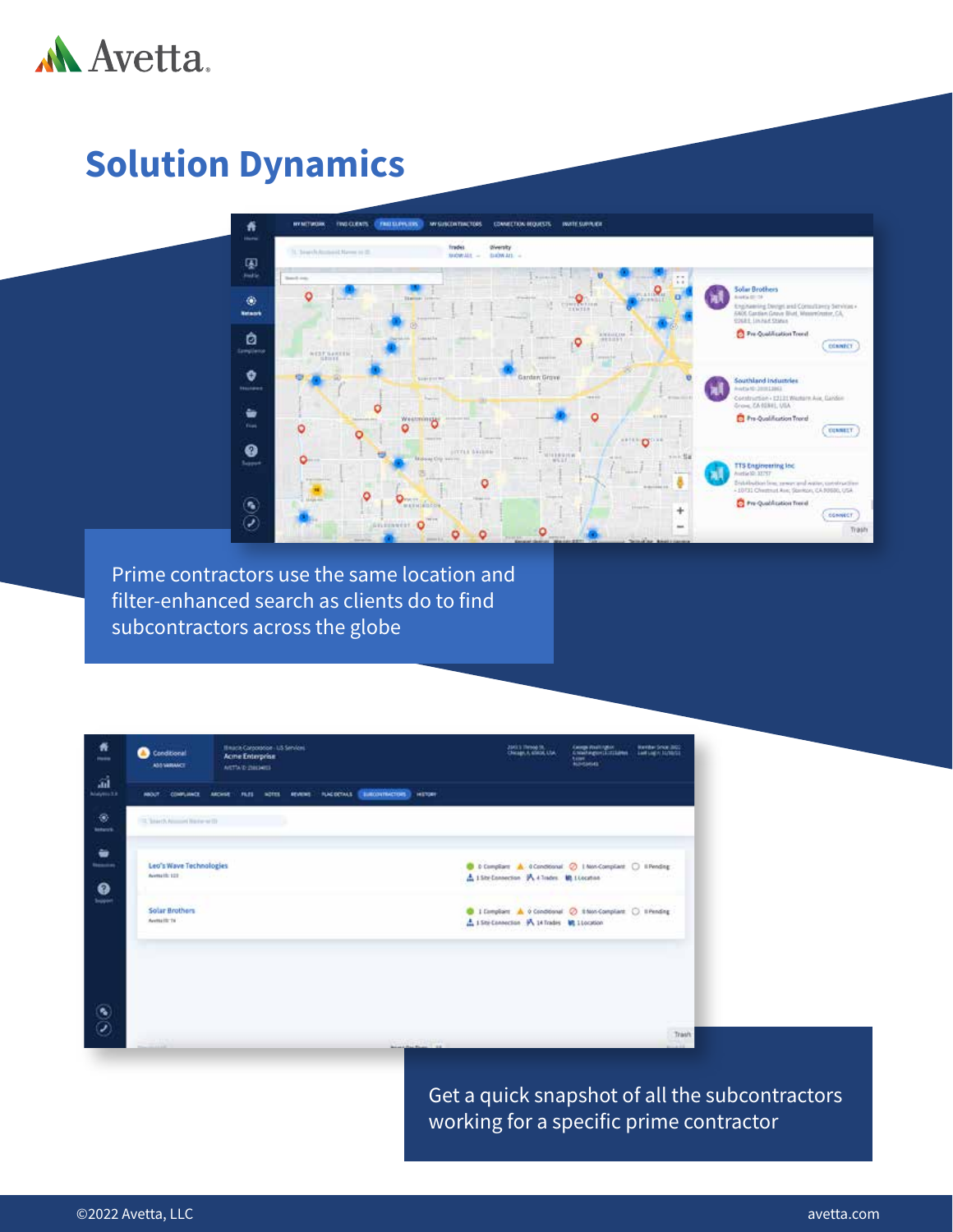

Drill down into a subcontractor to view all account and compliance details

|               | <b>Non-Compliant</b><br><b>ADO VARIANCE</b> | <b>Binacle Corporation - US Services</b><br>Leo's Wave Technologies<br>AVETTA ID: 123<br>Prime contractor: Acree Enterprise (250134053) |                                                             | <b>States</b>     | 4089 East Conant St, Long<br>Beach, CA, 90806, United | Member Since: 2009<br>Mohsen Hashemi<br>testen@averts.com<br>Last Login: 11/02/21<br>5624201000                 |
|---------------|---------------------------------------------|-----------------------------------------------------------------------------------------------------------------------------------------|-------------------------------------------------------------|-------------------|-------------------------------------------------------|-----------------------------------------------------------------------------------------------------------------|
| <b>ABOUT</b>  | <b>COMPLIANCE</b>                           | <b>FLAG DETAILS</b><br><b>NOTES</b><br><b>REVIEWS</b><br><b>ARCHIVE</b><br><b>FILES</b>                                                 | <b>HISTORY</b>                                              |                   |                                                       |                                                                                                                 |
|               | Q Search Flag Details                       |                                                                                                                                         | Please note all dates are calculated based on UTC time zone |                   | <b>ACTIVITY FEED</b>                                  |                                                                                                                 |
| <b>Status</b> | Message                                     |                                                                                                                                         | info:                                                       |                   | Ø                                                     | <b>Forced Non-Compliant</b><br>11/10/21                                                                         |
| Ø             | Avetta for compliance                       | United States Annual Updates for the last 3 years must be approved by                                                                   | Forced Ountil 03/31/22 by Ann Bauer.                        | <b>VIEW</b>       |                                                       | Forced Flag: United States Annual<br>Updates for the last 3 years must be<br>approved by Avetta for compliance. |
| Α             |                                             | TRIR last year must be less than or equal to 2.00 for compliance                                                                        | Forced A until 12/04/21 by Ann Bauer                        | VIEW.             |                                                       |                                                                                                                 |
|               |                                             | LWCR last year must be less than or equal to 1.00 for compliance                                                                        | 1.01                                                        | FORCE FLAG        |                                                       | Compliant<br>11/10/21                                                                                           |
|               | compliance.                                 | Avetta PQF - United States Supplier Diversity must be complete for                                                                      | 62                                                          | FORCE FLAG        |                                                       |                                                                                                                 |
|               | compliance                                  | Avetta PQF - United States Contractor Licensing must be complete for                                                                    | $-22$                                                       | FORCE FLAG:       |                                                       |                                                                                                                 |
|               | compliance                                  | Avetta PQF - United States Company Information must be complete for                                                                     | 1989                                                        | <b>FORCE FLAG</b> |                                                       |                                                                                                                 |
|               |                                             | Avetta PQF - Training must be complete for compliance                                                                                   | <b>Side</b>                                                 | FORCE FLAG        |                                                       |                                                                                                                 |
|               |                                             | Avetta POF - Subcontractor Pre-Qualification must be complete for                                                                       |                                                             |                   |                                                       |                                                                                                                 |

# **Benefits**

#### **Faster Time to Value**

The subcontractor doesn't get turned away from performing the work because they are not in Avetta and can comply prior to working which reduces the admin burden to the client and suppliers can readily see which subcontractors meet the requirements upon connection.

| $\overline{\circ}$ |
|--------------------|
|                    |
|                    |
|                    |

#### **Simple User Interface**

Avetta's subcontractor management solution exists behind a feature toggle. Turn it on and it's done. No one-off configurations needed.



#### **Deeper Visibility**

View connections, trades, location, and compliance information for all the subcontractors.



#### **Streamlined Subcontracting Process**

Primary suppliers can easily discover, INVITE, and connect with new subcontractors to work on your projects.



#### **Consistent Compliance Adherence**

Subcontractors go through the same level of prequalification and compliance requirements as your prime contractors, ensuring consistency.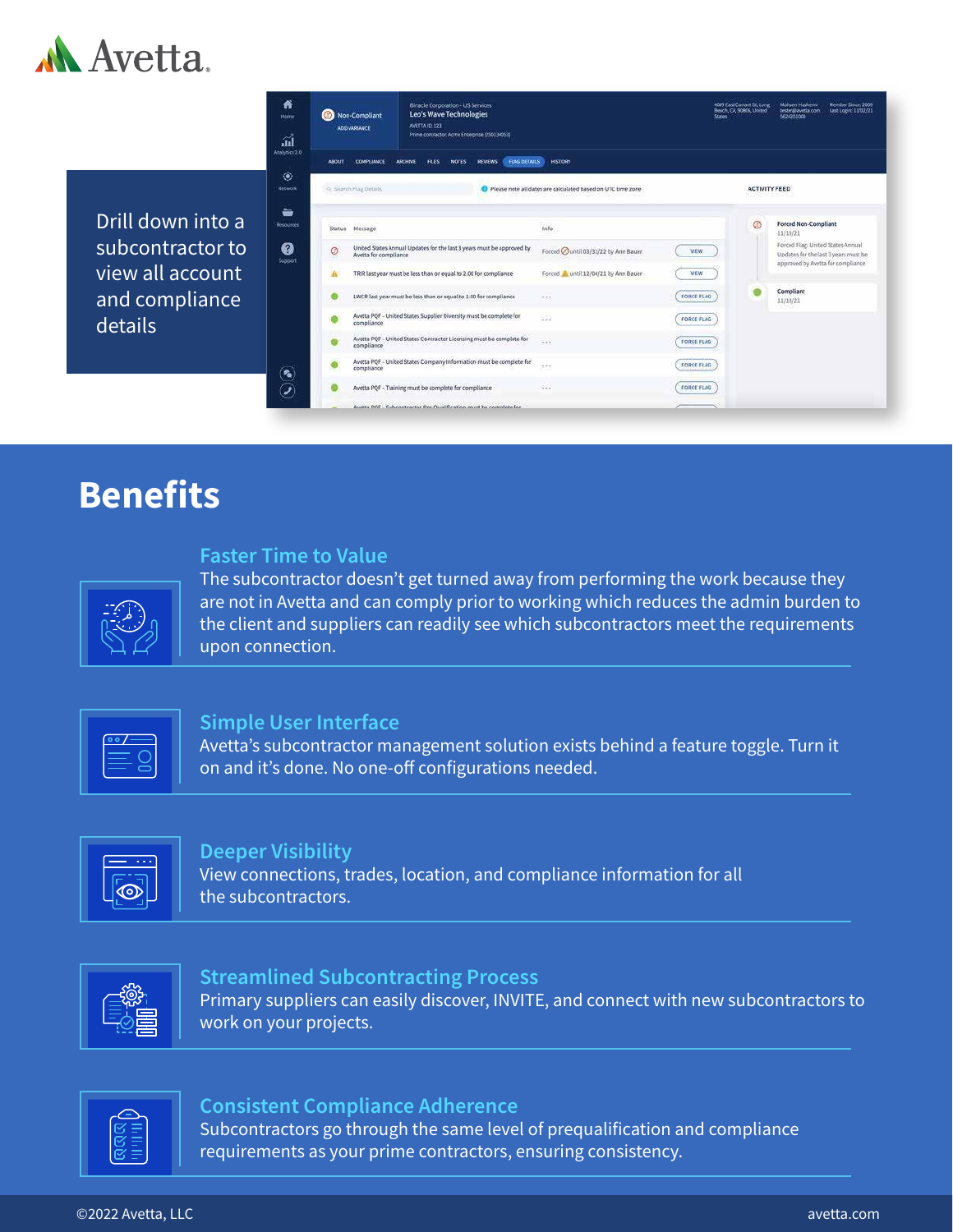

# The scenario below shows an example of how subcontractors are billed by the number of client connections that they have.

Sub to Sub Relationship

Prime Contractor connected to 3 clients



In this scenario, the Subcontractor is connected to three client sites. Despite the connections with Client #1 & Client #2 being through the Prime Contractor, the Subcontractor is still responsible for all 3 connection fees to Avetta clients (Client #1, Client #2, and Client #3).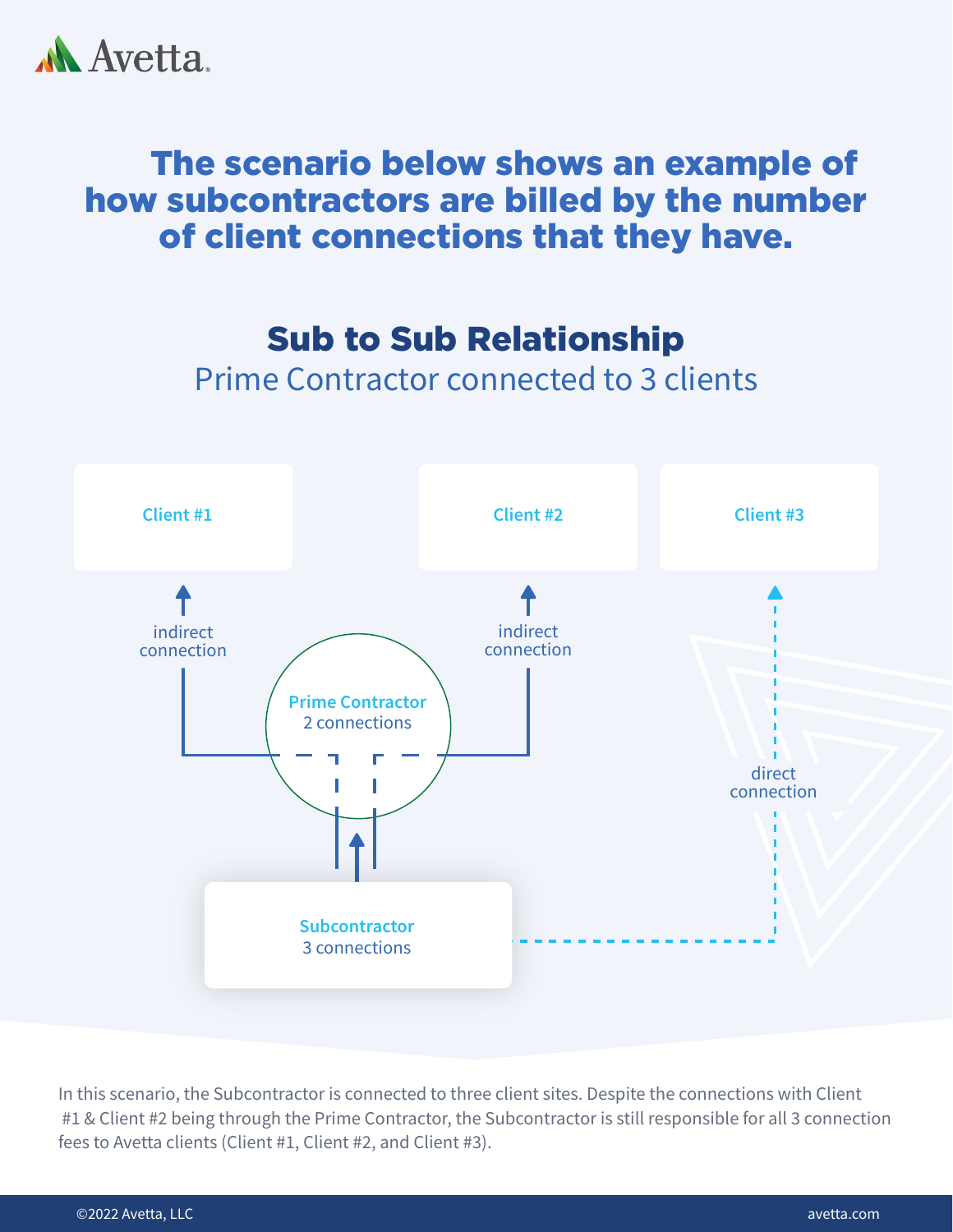

# **The Value Add**

### For Suppliers

### Level up capabilities by discovering and managing subcontractors



Select the Clients to assign to the subcontractor. Client requirements are automatically configured once the connection is made

| <b>State</b>                                                      | transferred dates these facts. Factor<br>funding in 1. military or resonance to |                                                                                            |
|-------------------------------------------------------------------|---------------------------------------------------------------------------------|--------------------------------------------------------------------------------------------|
| <b>U Sackfore Testers</b><br>Asking account                       |                                                                                 | 9. visated & classical C chattagged C classic<br>A ventimental Museum Mittendeer           |
| THE PERSONAL PROPERTY AND INCOME.                                 |                                                                                 |                                                                                            |
| the property company like land-                                   |                                                                                 | construction of the decade land-                                                           |
| C boxtown<br>ange                                                 |                                                                                 | 44.94<br>$\equiv$                                                                          |
| Et Vaurdrichkerhand                                               |                                                                                 | $\alpha$ .<br><b>STAR</b>                                                                  |
| <b>FRE Energy Services</b><br>SHEEDED TO THE<br><b>CONTRACTOR</b> |                                                                                 | B Hinderl A Hinders D Herington C Hinda<br>A tendence Publishe Millenger<br><b>William</b> |
| Toyota and                                                        | seateher of                                                                     | <b>Sentence</b>                                                                            |

### Centrally manage all subcontractors

### For Clients

Gain complete visibility at the Subcontractor level

> View subcontractor information across supply chain



**PAR Energy Services** 

Energy consulting + 107 Nadison Street NE,<br>Russellville, AL, 35653, United States

Select clients this subcontractor can work with

Avidta ID 3432

Q. Search Name **SELECTALL** 

Solar EC - US @ Clear Energy USA Pipeline Clear Energy Utah Refinery Green Mill (West Region)

Solar Energy

Message (Optional)

Tel: the subcontractor why you want to